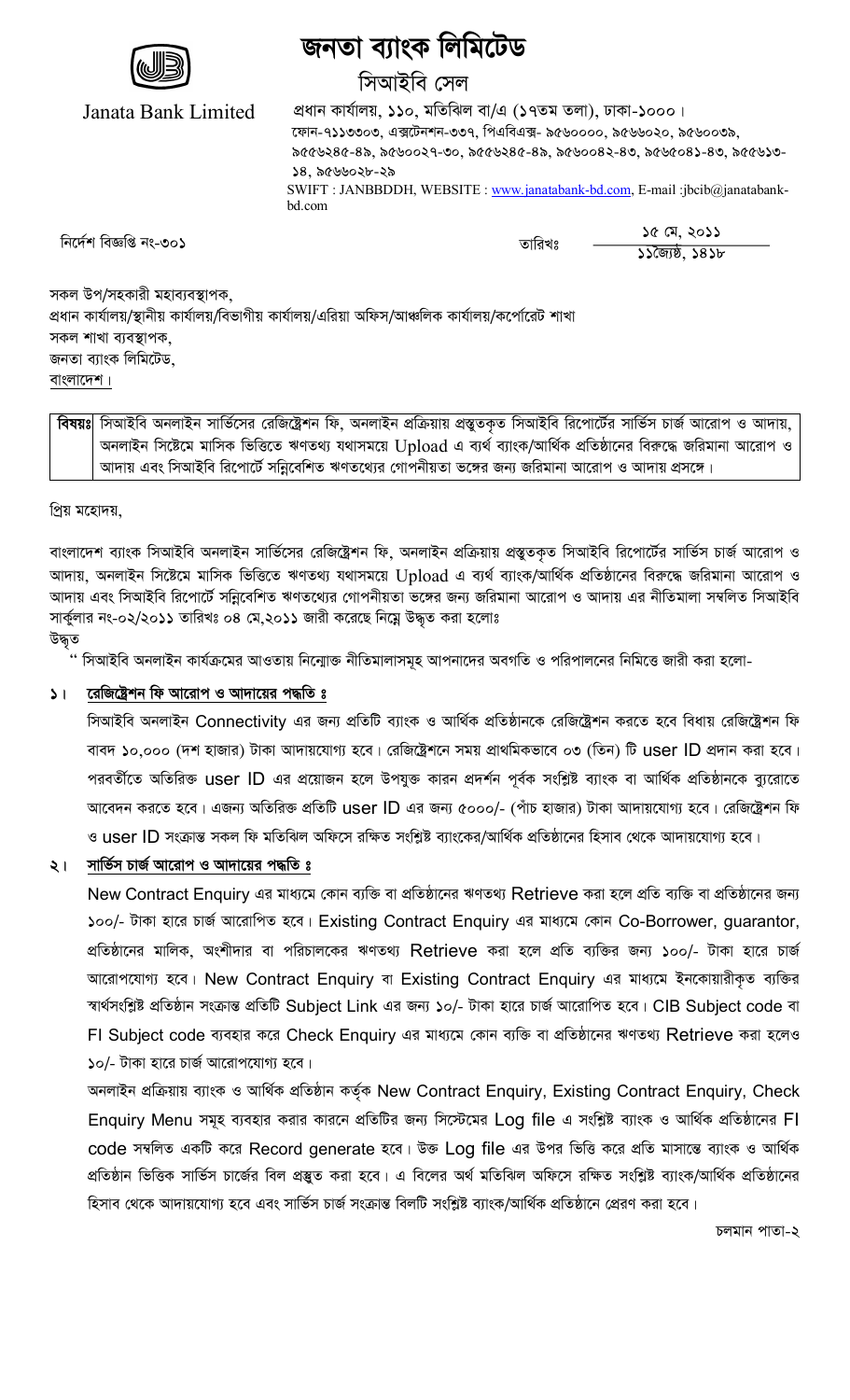বিষয়ঃ সিআইবি অনলাইন সার্ভিসের রেজিষ্ট্রেশন ফি, অনলাইন প্রক্রিয়ায় প্রস্তুতকৃত সিআইবি রিপোর্টের সার্ভিস চার্জ আরোপ ও আদায়, অনলাইন সিষ্টেমে মাসিক ভিত্তিতে ঋণতথ্য যথাসময়ে Upload এ ব্যর্থ ব্যাংক/আর্থিক প্রতিষ্ঠানের বিরুদ্ধে জরিমানা আরোপ ও আদায় এবং সিআইবি রিপোর্টে সন্নিবেশিত ঋণতথ্যের গোপনীয়তা ভঙ্গের জন্য জরিমানা আরোপ ও আদায় প্রসঙ্গে।

#### যথাসময়ে তথ্য Upload /সংশোধনে ব্যর্থ হলে ঃ  $\circ$  |

(ক) প্রতিটি ব্যাংক ও আর্থিক প্রতিষ্ঠানকে তাদের ঋণগ্রহীতাদের ঋণতথ্য (৫০,০০০/- টাকা ও তদুর্ধ বকেয়া স্থিতিসম্পন্ন সকল ঋণের এবং ক্রেডিট কার্ডের ক্ষেত্রে ১০,০০০/- টাকা ও তদুর্ধ খেলাপী বকেয়া স্থিতিসম্পন্ন) মাসিক ভিত্তিতে (Monthly Batch Contribution) পরবর্তী মাসের ২০ তারিখের মধ্যে সিষ্টেমে Upload করতে হবে। অন্যথায় ন্যূনতম ৫,০০০/- (পাঁচ হাজার) টাকা এবং নির্ধারিত তারিখের পরবর্তী দিন গুলোর জন্য দিনপ্রতি ১.০০০/- (এক হাজার) টাকা হারে সর্বোচ্চ ৫ (পাঁচ) লক্ষ টাকা জরিমানা আরোপিত হবে।

(খ) Monthly Batch Contribution এর মাধ্যমে ঋণ তথ্যাবলী সিষ্টেমে Upload করার পর Error File প্রাপ্তির পরবর্তী ৩ (তিন) দিনের মধ্যে প্রযোজ্য ক্ষেত্রে সংশোধন/বিয়োজন/সংযোজনের কাজ সম্পন্ন করে পুনরায় Batch File Upload করে অত্র ব্যরোকে অবহিত করতে হবে, অন্যথায় ন্যুনতম ৫,০০০/-(পাঁচ হাজার) টাকা এবং উক্ত ৩(তিন) দিনের পরবর্তী বিলম্বিত সময়ের জন্য দিনপ্রতি ১,০০০/-(এক হাজার) টাকা হারে সর্বোচ্চ ৫ (পাঁচ লক্ষ) টাকা জরিমানা আরোপযোগ্য হবে।

### 8। Uploaded তথ্যের মধ্যে ভুল/মিথ্যা তথ্য প্রদান কিংবা তথ্য গোপন করা হলে ঃ

ব্যাংক/আৰ্থিক প্ৰতিষ্ঠান কৰ্তৃক Uploaded মাসিক বকেয়া ঋণ তথ্যের কোন অংশে মিথ্যা/ভুল পরিলক্ষিত হলে এবং তথ্য গোপন প্রমানিত হলে সংশ্লিষ্ট ব্যাংক/আর্থিক প্রতিষ্ঠানের বিরুদ্ধে ন্যূনতম ৫০,০০০/-(পঞ্চাশ হাজার) টাকা এবং সর্বোচ্চ ৫ (পাঁচ লক্ষ) টাকা জরিমানা আরোপিত হবে।

#### সিআইবি রিপোর্টে সন্নিবেশিত ঋণ তথ্যের গোপনীয়তা ভঙ্গ করা হলে <u>৪</u>  $(1)$

ব্যাংক/আৰ্থিক প্ৰতিষ্ঠান কৰ্তৃক অনলাইনে প্ৰস্তুতকৃত সিআইবি রিপোৰ্টের গোপনীয়তা সংশ্লিষ্ট ব্যাংক/আৰ্থিক প্ৰতিষ্ঠান কৰ্তৃক রক্ষা করা না হলে (কোন ব্যক্তি, প্রতিষ্ঠান, সংস্থা বা আদালতের নিকট সিআইবি রিপোর্ট হস্তান্তর বা সিআইবি রিপোর্টের ঋণতথ্য পত্রের মাধ্যমে আংশিক বা সম্পূর্ণ প্রকাশ করা হলে) উক্ত ব্যাংক/আর্থিক প্রতিষ্ঠানের বিরুদ্ধে ন্যূনতম ১০,০০০/- (দশ হাজার) টাকা এবং সর্বোচ্চ  $\lambda$ ,০০,০০০/-(এক লক্ষ) টাকা জরিমানা আরোপযোগ্য হবে।

#### জরিমানা আদায়ের পদ্ধতি ঃ ৬।

নির্ধারিত সময়ে Monthly Batch Contribution বা Error File এর প্রয়োজনীয় সংশোধন করতে ব্যর্থ ব্যাংক/আর্থিক প্রতিষ্ঠানকে বিলম্ব দিনের সংখ্যা, ভুল/মিথ্যা তথ্য প্রদানের প্রকৃতি ও মাত্রা অনুযায়ী এবং ঋণ তথ্যের গোপনীয়তা ভঙ্গের বিষয় উদ্ঘাটিত হলে জরিমানার কারন এবং জরিমানার টাকার পরিমান উল্লেখপূর্বক ব্যুরো হতে পত্র প্রেরণ করা হবে এবং উক্ত জরিমানার টাকা "কেন আদায় করা হবেনা" মর্মে ব্যাখ্যা তলব করা হবে। ব্যাংক/আর্থিক প্রতিষ্ঠান কর্তৃক বর্ণিত ব্যাখ্যা যুক্তিযুক্ত প্রতীয়মান না হলে জরিমানা আরোপের বিষয়টি সংশ্লিষ্ট ব্যাংক/আর্থিক প্রতিষ্ঠানকে জানিয়ে ৭ (সাত) দিনের মধ্যে ব্যাংক ড্রাফট/পে-অর্ডার এর মাধ্যমে জরিমানার অর্থ পরিশোধের জন্য পত্র দেয়া হবে, অন্যথায় বাংলাদেশ ব্যাংকের মতিঝিল অফিসে রক্ষিত সংশ্লিষ্ট ব্যাংক/আর্থিক প্রতিষ্ঠানের হিসাব থেকে তা আদায়যোগ্য হবে।

শিরোনামোক্ত বিষয়ে ১৪/১০/২০০৪ইং তারিখে ইস্যুকৃত সিআইবি সার্কুলার নং-০১/২০০৪ এর সকল নির্দেশাবলী সিআইবি অনলাইন কাৰ্যক্ৰম চূড়ান্তভাবে শুরু হওয়ার পূর্ব পর্যন্ত বহাল থাকবে। " অনুদ্ধত বাংলাদেশ ব্যাংকের উপরোক্ত সার্কুলার এর প্রেক্ষিতে আমাদের করনীয় নিম্নে উল্লেখ করা হলোঃ

- ক) ০১/০৬/২০১১ হতে অনলাইনের এর মাধ্যমে সিআইবি রিপোর্ট প্রস্তুত করা হবে মর্মে বাংলাদেশ ব্যাংক আমাদেরকে মৌখিকভাবে অবহিত করেছে। তাই Live Online কার্যক্রম এর মাধ্যমে সিআইবি রিপোর্ট প্রস্তুত শুরু না হওয়া পর্যন্ত (৩১/০৫/২০১১) সার্ভিস চার্জ এর পূর্বের হার(প্রতি ইনকোয়ারী ফরম ৫০/-টাকা) বলবৎ থাকবে।
- খ) অনলাইন কার্যক্রমে সিআইবি রিপোর্ট এর সার্ভিস চার্জ আরোপ ও আদায় একটি জটিল প্রক্রিয়া এবং একই বরোয়ারের জন্য একাধিক বার Retrieve করার প্রয়োজন হতে হবে(শাখা কর্তৃক প্রদত্ত ভুল তথ্য, ভুল Spelling, কিংবা ভুল ক্লিক এর কারণে)। তাই বাংলাদেশ ব্যাংক কর্তৃক নির্ধারিত হারের চেয়ে কমপক্ষে ৫০% বেশী সার্ভিস চার্জ গ্রাহক এর নিকট হতে আদয়ের প্রয়োজন হবে। অনলাইন কার্যক্রমের আওতায় সিআইবি ইনকোয়ারী রিপোর্ট এর সার্ভিস চার্জ নিমুরূপ হবেঃ
- (১) কোন ব্যক্তির (Individual) সিআইবি রিপোর্ট এর ক্ষেত্রে ১০০টাকা+৫০% অর্থাৎ ১৫০ টাকা এবং তার প্রতিটি সহযোগী দায়ের জন্য(অঙ্গীকার নামায় উল্লেখিত প্রতিটি প্রতিষ্ঠান এর জন্য) ১০টাকা হারে(কোন ব্যক্তি ৩টি প্রতিষ্ঠানের সাথে সংশ্লিষ্ট হলে ১৫০টাকা+১০x৩=১৮০টাকা) আদায় করতে হবে, তার কোন সহযোগী প্রতিষ্ঠান না থাকলে শুধু ১৫০ টাকা আদায় করতে হবে।
- (২) Proprietory Concern এর ক্ষেত্রে ১০০+১০০+৫০% =৩০০টাকা, এবং তার প্রতিটি সহযোগী দায়ের জন্য(অঙ্গীকার নামায় উল্লেখিত প্রতিটি প্রতিষ্ঠান এর জন্য) ১০টাকা হারে(কোন Proprietory Concern এর মালিক ৩টি প্রতিষ্ঠানের সাথে সংশ্লিষ্ট হলে ৩০০টাকা+১০x৩=৩৩০টাকা) আদায় করতে হবে, তার কোন সহযোগী প্রতিষ্ঠান না থাকলে শুধু ৩০০ টাকা আদায় করতে হবে।